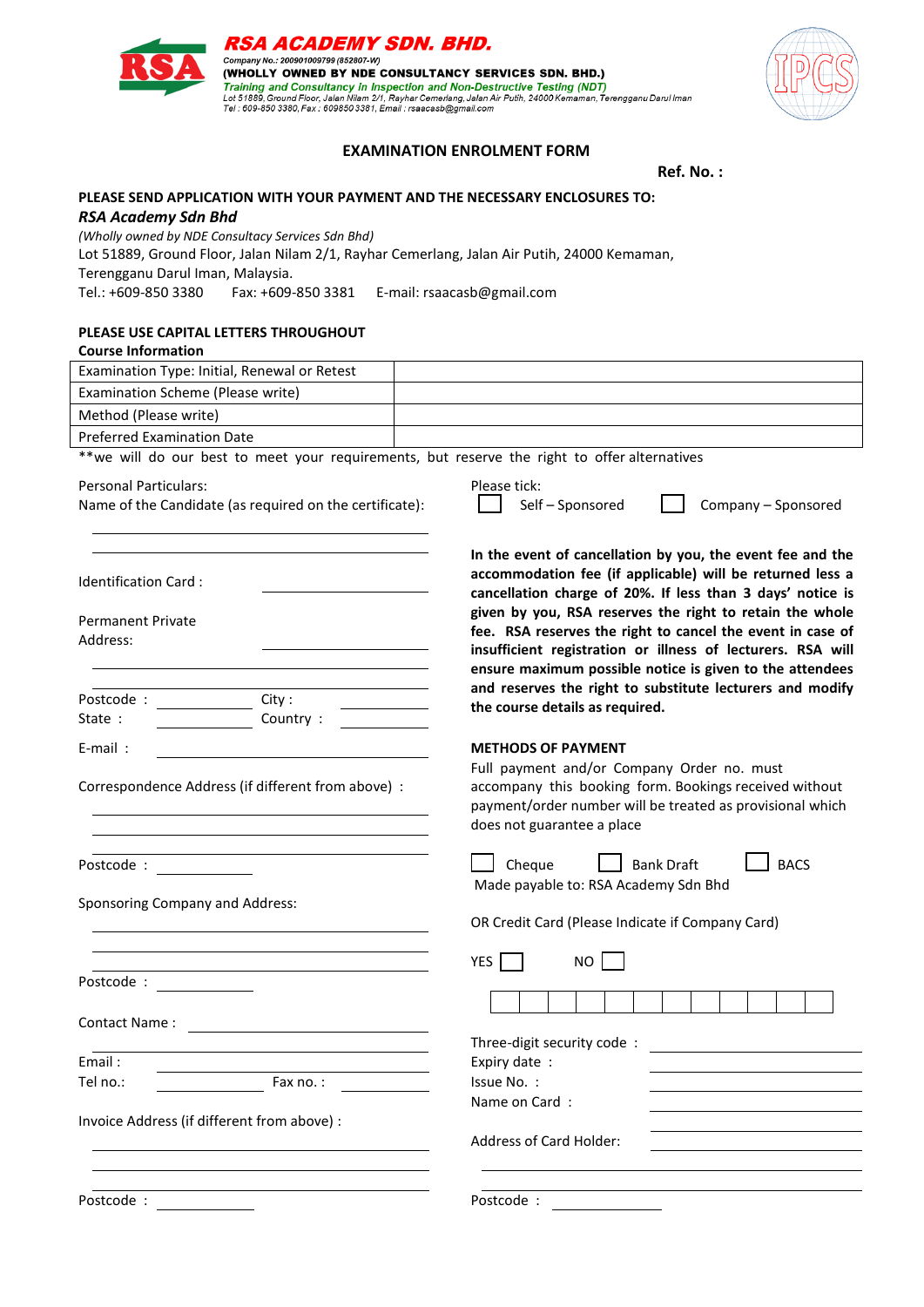| Do you have a disability or any special needs relevant to         | Signature of Card Holder: |
|-------------------------------------------------------------------|---------------------------|
| this course or examination? (If yes, please provide details       |                           |
| of any adjustments you may require ) Yes $\Box$<br>N <sub>0</sub> |                           |
|                                                                   |                           |
| Venue:                                                            | Approving Manager's Name: |
| RSA Academy                                                       |                           |

**SPONSOR SIGNATURE :**

Pre-certification experience : Please list your specific experience and duration as required by the scheme documentation and attach copies of documents if available for examinations, this is not a pre-requisite for examination, however certification will not be awarded until the experience is gained and evidence provided. This experience must be verified by your employer or a recent major client.

| <b>EXPERIENCE</b> |               |                 |              |  |
|-------------------|---------------|-----------------|--------------|--|
| Employer          | <b>Method</b> | Dates (from/to) | <b>Hours</b> |  |
|                   |               |                 |              |  |
|                   |               |                 |              |  |
|                   |               |                 |              |  |
|                   |               |                 |              |  |
|                   |               |                 |              |  |
|                   |               |                 |              |  |
|                   |               |                 |              |  |
|                   |               |                 |              |  |

Please attach Employer verification letter: Yes No. 2014 | Yes No. 2014 | No. 2014

Others (please specify)

**Verifier**

| Name:          |                             |
|----------------|-----------------------------|
| Company:       |                             |
| Position:      |                             |
| Telephone No.: |                             |
| Email Address: |                             |
| Date:          | Authenticated Company Stamp |

To the best of my belief, the candidate's statement given above is correct at the time of signing.

Verifying signature (employer or equivalent):

| Accommodation                                           | Required | Not Required |  |  |
|---------------------------------------------------------|----------|--------------|--|--|
| For accommodation directory, please refer Attachment 1. |          |              |  |  |

#### **CANDIDATE – PLEASE NOTE**

I understand that RSA Academy and its associated trading companies (and companies, organisations, or agents processing data on its behalf) will hold and use personal data supplied by me for administration purposes. The data may also be used to send separate unsolicited mailings containing details of events, new services, products etc. I understand that occasionally images of training and examinations are taken by RSA for publicity and other purposes and that permission for my inclusion in such material is implied unless I make it known to Customer Services at registration that I do not wish to feature.

I have read and understood the documentation issued by the scheme management that is relevant to the examination for which I am applying and declare that I satisfy those criteria covering vision, training, and experience. I accept responsibility for any examination fees in the event of non-payment by the sponsor. I agree to abide by the requirements for certification as relevant to the examination for which I am applying.